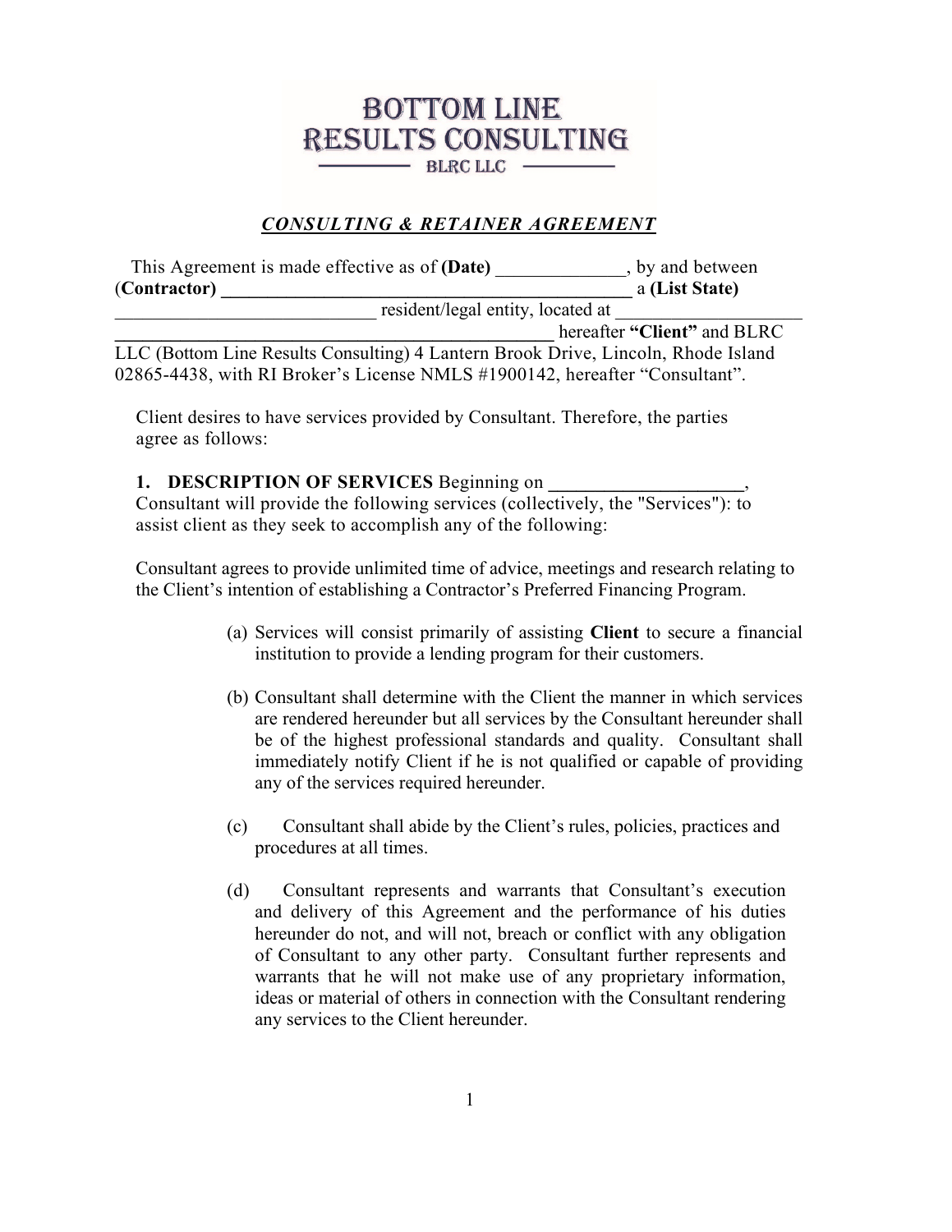- (e) The Consultant has produced a party (parties) ready, willing and able to make available the intended program, and upon other reasonable terms and conditions, the Consultant will receive an enrollment fee from the Client (contractor) in addition to annual participation fee. This will be spelled out in detail in the Payment Option agreement between the Consultant and the Client. When residential / consumer lending is secured, then contemporaneously with the consummation of the Lending, in either event the Consultant shall be deemed to have earned the fee and the Consultant will contemporaneously with the consummation of the Lending receive a commission of 2.0%.
- **2. PERFORMANCE OF SERVICES.** The manner in which the Services are to be performed and the specific hours to be worked by Consultant shall be determined by Consultant. Client will rely on Consultant to work as many hours as may be reasonably necessary to fulfill Consultant's obligations under this Agreement.
- **3. FEE ARRANGMENT.** Pertaining to the Services as outlined in the attached Contractor's Preferred Financing Program, and upon other reasonable terms and conditions, **the consultant will receive the following from the client:**
	- a. **The one-time special program enrollment fee which will be spelled out in detail in the Payment Option agreement between the Consultant and the Client.**
	- b. **The annual participation fee which will be spelled out in detail in the Payment Option agreement between the Consultant and the Client.**
	- c. **A copy of the estimate / quote of each and every individual residential project**
	- d. **For each and every project a fee equal to 2% (\$100 minimum) based on the loan portion of the amount financed through this loan program.**
	- e. **Regarding a commercial installation, a facilitator's placement fee equal to 3.0 % of the gross funding amount of each and every commercial funding, will be payable at the closing and/or delivery of funds for securing such funding at the time that funding occurs**.
	- f. BLRC LLC and CLIENT agree that any compensation not paid prior to closing shall be paid in full within five days of the closing funding, to be disbursed directly from closing proceeds to BLRC LLC by the client or in the event of a Commercial Loan by the settlement agent, and that this Agreement shall constitute authorization to the settlement agent to make such disbursement. In the event that all or a portion of the compensation due to BLRC LLC exceeds the amount permitted by government regulation to be paid from closing proceeds, then such portion of the compensation shall be paid directly by CLIENT on the date of the closing. This compensation shall be due and payable to BLRC LLC on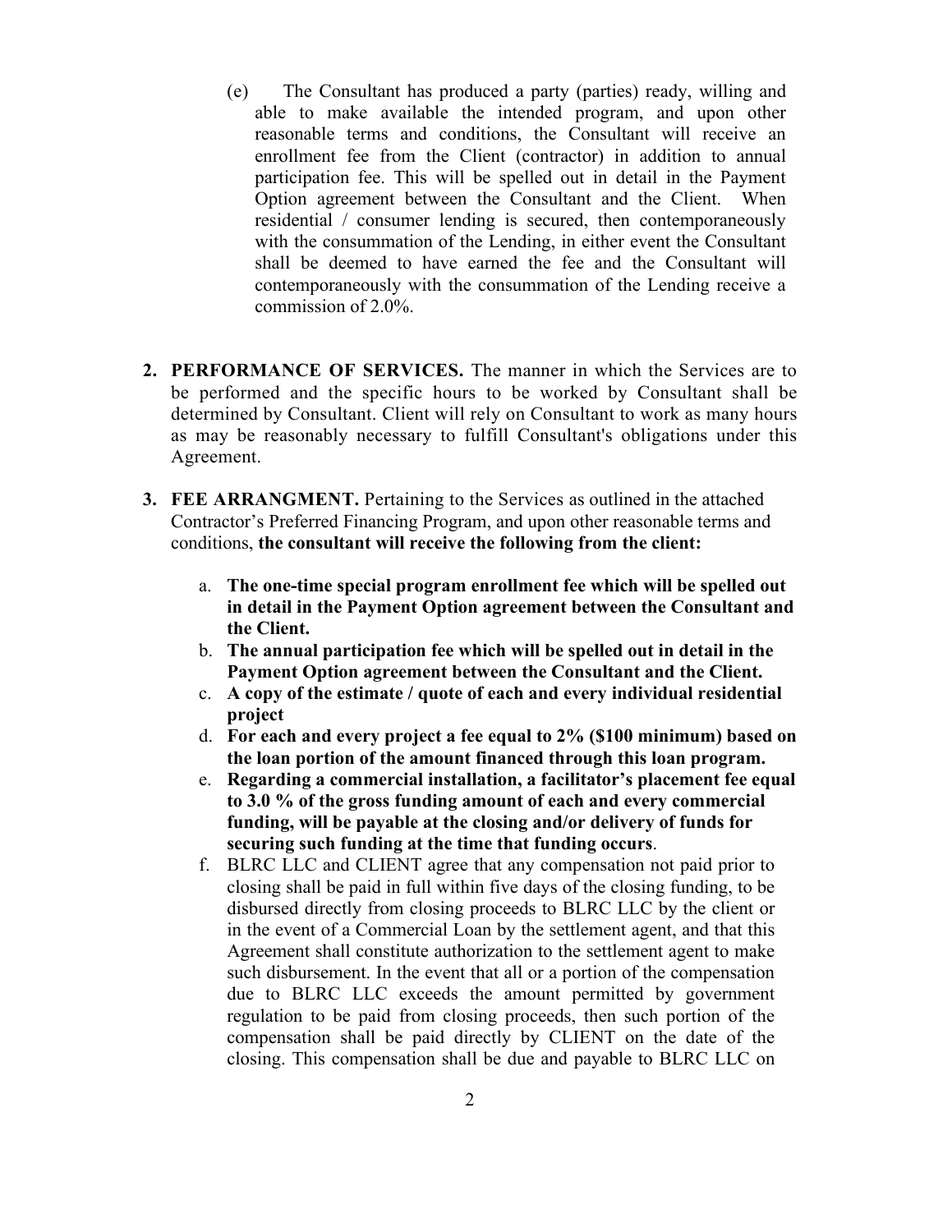any advance accepted by CLIENT during the term of this Agreement. Any and all compensation due to BLRC LLC shall be due and payable even if the closing occurs after that date which would otherwise mark the natural expiration of the term of this Agreement.

- g. If the Client does not make the appropriate payment(s) per the terms on this Agreement on a timely basis, the Consultant is authorized to cancel this Agreement, immediately.
- **4. RETAINER/PAYMENT.** There is no retainer with this agreement.
- **5. EXPENSE REIMBURSEMENT.** Consultant shall be entitled to reimbursement from Client for the following "out-of-pocket" expenses: travel expenses and travel related meals, **if required**.
- **6. SUPPORT SERVICES.** Client will provide the following support services for the benefit of Consultant: Provide all documents and information necessary to complete the search of a lending institution to commit to the Contractor's Preferred Financing Program.
- **7. TERM/TERMINATION.** This Agreement shall terminate automatically upon completion by Client of the Services required by this Agreement in the performance of the Contractor's Preferred Financing Program.
- **8. RELATIONSHIP OF PARTIES.** It is understood by the parties that Consultant is an independent contractor with respect to Client, and not an employee of Client. Client will not provide fringe benefits, including health insurance benefits, paid vacation, or any other employee benefit, for the benefit of Consultant.
- **9. DISCLOSURE.** Consultant is required to disclose any outside activities or interests that conflict or may conflict with the best interests of Client. Prompt disclosure is required under this paragraph if the activity or interest is related, directly or indirectly, to other consulting relationships that may conflict with this Agreement.

The choice of banking relationship remains in the customer's hands.

**Consultant has no authority to contractually bind neither the Client nor the Client's customer to any obligation. Client's customer maintains control of all decisions and should reject advice that they do not agree with.** Client and Client and Client's customer may find that things have changed after they enter a relationship with a bank, or other business concern. Consultant cannot control future events, therefore cannot be responsible for long term outcomes of business or financing strategies.

**10. EMPLOYEES.** Consultant's employees, if any, who perform services for Client under this Agreement shall also be bound by the provisions of this Agreement.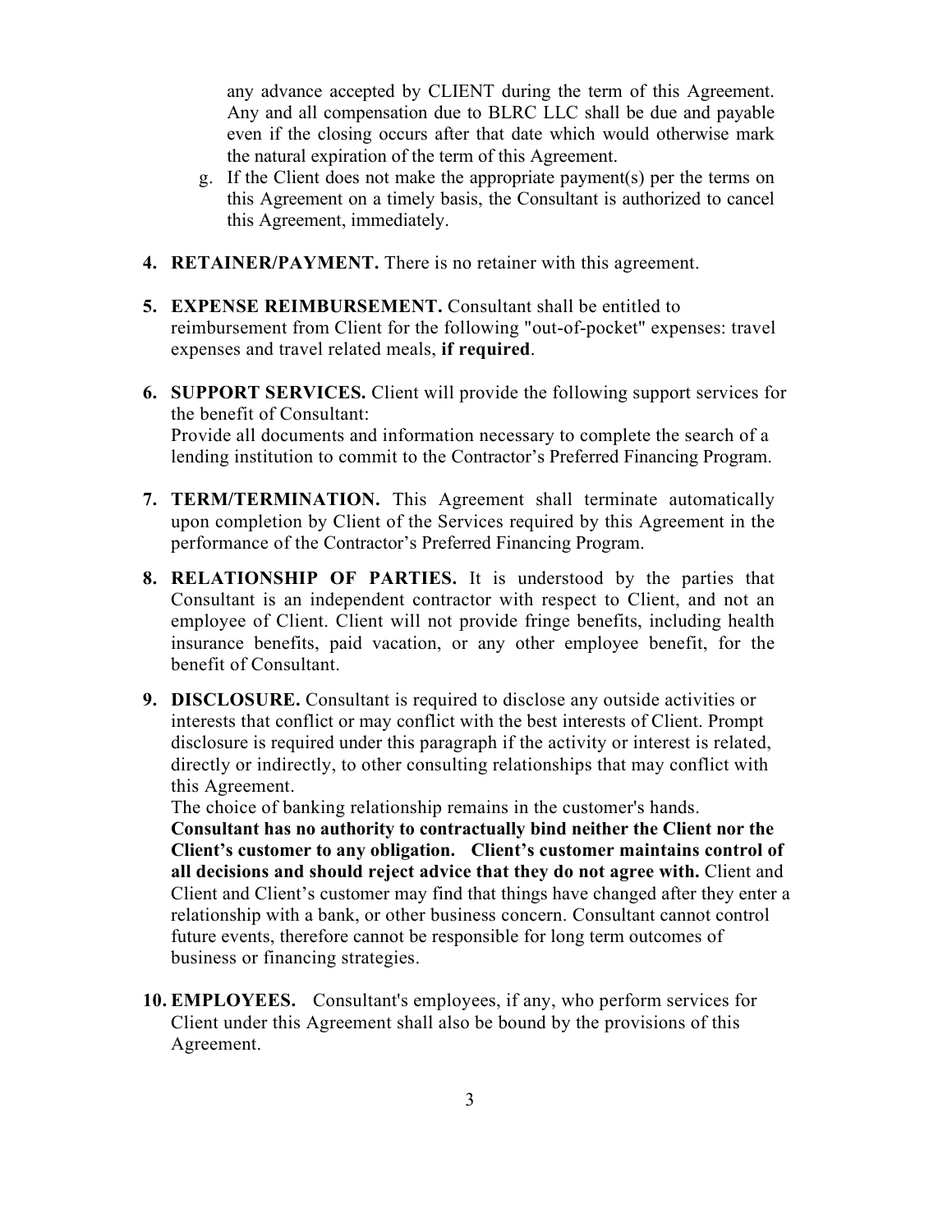- **11. STANDARD OF CARE.** BLRC LLC shall perform its service with the care and skill ordinarily exercised by members of the profession practicing under similar conditions at the same time and in the same or similar locality.
- **12. CONFIDENTIALITY**. Client recognizes that Consultant has and/or will have some of the following information:

- business affairs; financial information; personal information; future plans; and other proprietary information (collectively, "Information") which are valuable, special and unique assets of Client and need to be protected from improper disclosure. In consideration for the disclosure of the Information, Consultant agrees that Consultant will not at any time or in any manner, either directly or indirectly, use any information for Consultant's own benefit, or divulge, disclose, or communicate in any manner any information to any third party without the prior consent of Client. Consultant will protect the information and treat it as strictly confidential. A violation of this paragraph shall be a material violation of this Agreement.

- **13. CONFIDENTIALITY AFTER TERMINATION**. The confidentiality provisions of this agreement shall remain in full force and effect after the termination of this agreement.
- **14. LIMITATION OF LIABILITY.** Client agrees that none of BLRC LLC directors; officers, employees or agents shall have any liability of any kind (whether direct or indirect, in contract or tort or otherwise) to the Client or any person asserting claims on behalf of or in right of the Client arising in any manner out of or in connection with the rendering of services pursuant to this agreement (including any related activities and services rendered prior to the date hereof), except and solely to the extent it is finally determined pursuant to binding arbitration under this agreement, that such liability resulted from the gross negligence or willful misconduct of such Party (in which case such liability shall not exceed the aggregate amount of any fees paid to BLRC LLC under the agreement).
- **15. ARBITRATION.** Except for an action to enforce any determination of an arbitrator or arbitration panel hereunder, any controversy regarding the language or performance of this Agreement shall be submitted to binding arbitration. Either Party may request arbitration by written notice to the other. The arbitration shall be conducted in accordance with the commercial arbitration Rules of the American Arbitration Association.
- **16. RETURN OF RECORDS.** Upon termination of this Agreement, Consultant shall deliver all records, notes, and data of any nature that are in Consultant's possession or under Consultant's control and that are Client's property or relate to Client's business.